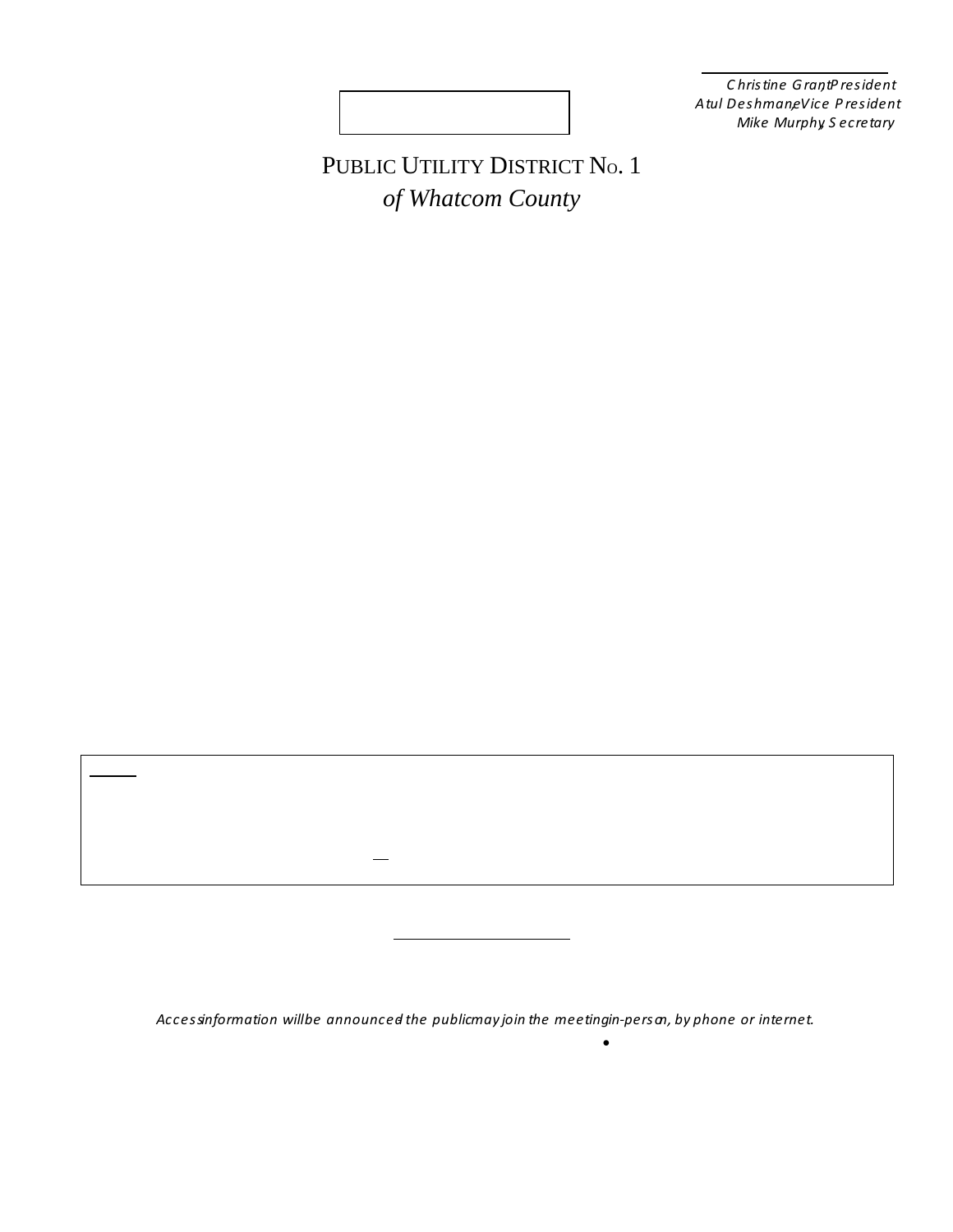AGENDA ITEM #3a May 24, 2022

# **DRAFT**

## **MINUTES OF THE REGULAR**

#### **MEETING OF THE COMMISSION**

## **May 10, 2022**

#### **1. Call to Order | Pledge of Allegiance**

The regular meeting of the Board of Commissioners of Public Utility District No. 1 of Whatcom County was called to order at 8:00 a.m. by Commissioner Christine Grant. Said meeting was open to the public and notice thereof had been given as required by law. Those present in person included Commissioner Christine Grant and Commissioner Mike Murphy; Staff: Brian Walters, Assistant General Manager; and Ann Grimm, Executive Assistant. Attending via Zoom: Commissioner Atul Deshmane and Legal Counsel Peter Ruffatto. Staff attending via Zoom: Steve Jilk, In-House Consultant; Rebecca Schlotterback, Manager of Contracts and Regulatory Compliance; Annette Smith, Director of Finance; Kurt Wank, Project Manager; Paul Siegmund, Manager of Automation and Technology; Aaron Peterson, IT/SCADA Technician; Mike Macomber, IT/SCADA Technician; Andrew Entrikin, Broadband Program Manager; Traci Irvine, Accountant I; and Jon Littlefield, Electric System Supervisor.

Public attending via Zoom platform: Jack Wellman, PSE Dave Olson, Citizen Lauren Turner, Phillips 66

**2. Approval of Agenda** *(Recording Time on Video: 00:00:50)*

**ACTION**: Commissioner Deshmane motioned to APPROVE THE AGENDA OF MAY 10, 2022. Commissioner Murphy second the motion. Motion passed unanimously.

**3. Consent Agenda** *(Recording Time on Video: 00:1:12 )*

- **a.** Approval of Meeting Minutes of the Regular Meeting, April 26, 2022; and
- **b.** Approval of the Claims of May 10, 2022:

| * *                            |                                       |               |
|--------------------------------|---------------------------------------|---------------|
|                                | <b>VENDOR NAME</b>                    | <b>AMOUNT</b> |
| <b>APPLIED DIGITAL IMAGING</b> |                                       | 1,341.01      |
| <b>CENTRAL WELDING SUPPLY</b>  |                                       | 217.05        |
|                                | <b>CESCO NEW CONCEPT CHEMICAL</b>     | 123.81        |
| CLEAN EARTH INC.               |                                       | 41.25         |
|                                | CORNERSTONE MANAGEMENT, INC.          | 5,106.77      |
|                                | <b>EXACT SCIENTIFIC SERVICES INC.</b> | 25.00         |
| <b>FASTENAL</b>                |                                       | 33.47         |
|                                | <b>FERGUSON ENTERPRISES, INC</b>      | 2,136.60      |
| <b>FERNDALE ACE HARDWARE</b>   |                                       | 9.12          |
| <b>FERNDALE CITY OF</b>        |                                       | 324.14        |
|                                | <b>GUARDIAN SECURITY SYSTEMS, INC</b> | 84.71         |
| HD FOWLER CO, INC              |                                       | 329.67        |
|                                | <b>HEALTH PROMOTIONS NORTHWEST</b>    | 150.00        |
| <b>HOLLAND &amp; HART LLP</b>  |                                       | 38,000.00     |
| <b>INDUSTRIAL SUPPLY, INC</b>  |                                       | 198.20        |
| <b>JOHN DEERE FINANCIAL</b>    |                                       | 101.93        |
| LEEWARD STRATEGIES LLC         |                                       | 3,850.00      |
|                                | NORTHWEST CASCADE, INC.               | 118.50        |
|                                | NORTHWEST FIBER DBA ZIPLY FIBER       | 1,369.51      |
| NORTHWEST MOWING & GARDENING   |                                       | 540.76        |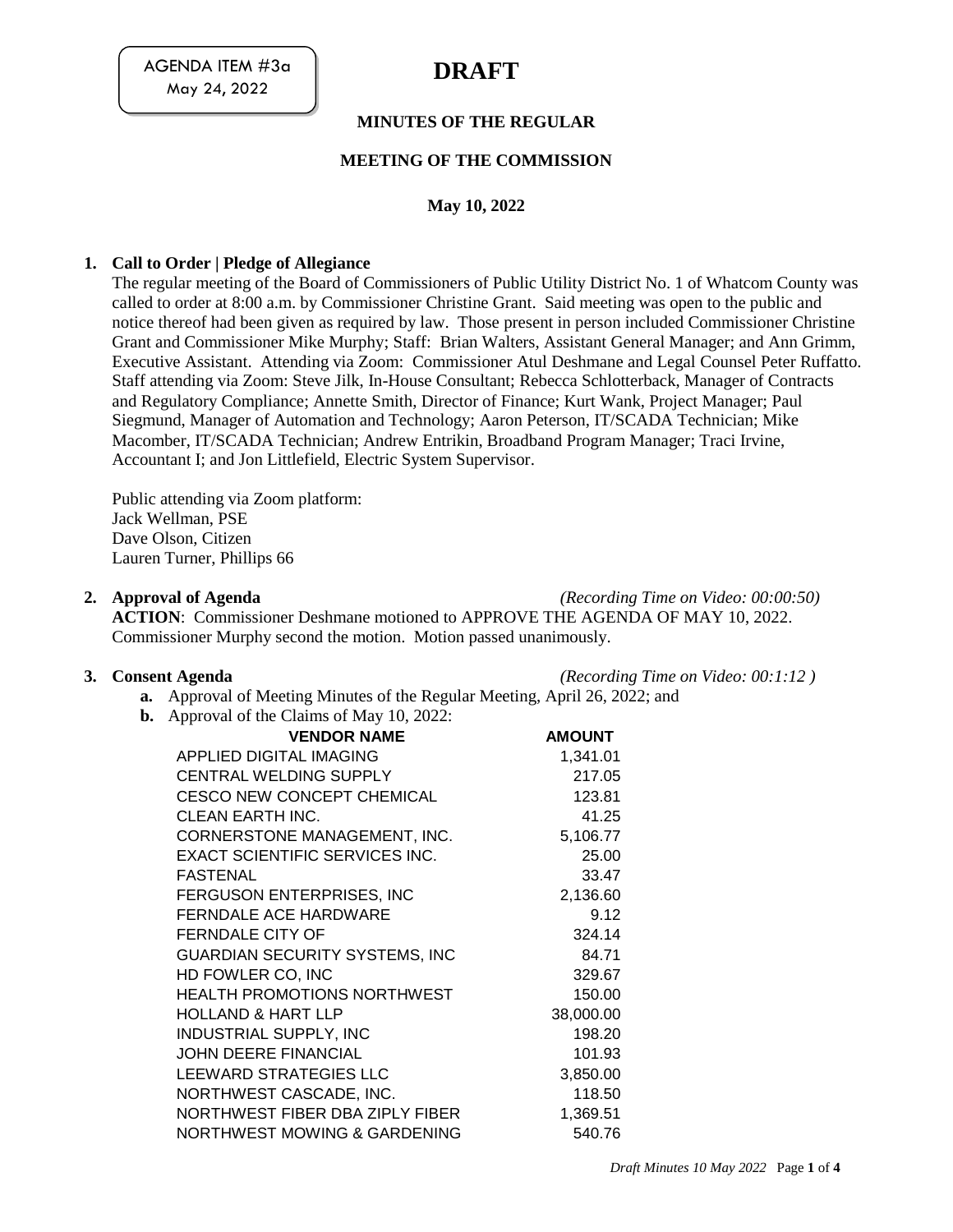# **DRAFT**

| NP INFORMATION SYSTEMS (3-D CORP)     | 269.82       |
|---------------------------------------|--------------|
| PUD #1 OF WHATCOM COUNTY              | 20.04        |
| PUGET SOUND ENERGY, INC               | 931.64       |
| REGENCE BLUE SHIELD                   | 47,398.24    |
| <b>REISNER DISTRIBUTION, INC</b>      | 1,519.20     |
| RICOH USA                             | 224.93       |
| <b>SMITH MECHANICAL</b>               | 1,136.42     |
| SPECIAL-T STRIPING & SIGN COMPANY     | 281.38       |
| <b>SSC - SANITARY SERVICE COMPANY</b> | 555.32       |
| <b>TEAMSTER LOCAL #231</b>            | 567.00       |
| UNITED WAY OF WHATCOM COUNTY          | 601.00       |
| UTILITIES UNDERGROUND LOCATION        | 21.93        |
| <b>VERIZON WIRELESS</b>               | 2,028.23     |
| WA ST DEPT TRANSP-NW REGION           | 406.51       |
| <b>WASHINGTON DENTAL SERVICE</b>      | 2,953.80     |
| <b>WASHINGTON TEAMSTERS WELFARE</b>   | 12,775.00    |
| WHATCOM FARMERS CO-OP                 | 76.08        |
| <b>WHATCOM JANITORIAL</b>             | 1,325.00     |
| <b>WHISTLE WORKWEAR</b>               | 78.33        |
| <b>GRAND TOTAL</b>                    | \$127,271.37 |

**ACTION**: Commissioner Murphy motioned to APPROVE THE CONSENT AGENDA OF MAY 10, 2022. Commissioner Deshmane second the motion. Motion passed unanimously.

None made.

**4. Public Comment** *(Recording Time on Video: 00:01:45)*

#### **5. Old Business**

#### **a. Broadband Program Update** *(Recording Time on Video: 00:02:12)*

**i.** Entrikin reported that the Port/PUD broadband projects open house is scheduled for Tuesday, June 7, 2022 at the Ferndale Chamber of Commerce, located at 2007 Cherry Street, from 5:30 p.m. to 7:00 p.m. Because two or more Commissioners may attend, a special meeting will be called; however, there will be no action taken at the meeting.

There will be a meeting for Internet Services Providers (ISP) on May 13 to discuss current and future fiber projects. At the June 14, 2022, Commission Meeting, staff from Kitsap PUD will present information on its Local Utility District (LUD) model.

The kick-off meeting with NoaNet occurred last week. NoaNet and Petrichor will study two public broadband alternatives. One will be a public retail service provider option, the other a public wholesale dark fiber option. A study report of the two options will be the deliverable. The Port and PUD staff are in the process of completing work on identifying un- or under-served areas in the county that would qualify for State and Federal grant funding.

Deshmane commented on the City of Bellingham's Broadband Advisory Group meetings, in which he attended the past two meetings. The City's survey results have not been distributed to group members – however, there were over 1,500 responses. A report was produced and Entrikin has forwarded it on to all Commissioners.

**ACTION**: Commissioner Deshmane motioned TO CALL A SPECIAL MEETING FOR THE PUD/PORT OF BELLINGHAM'S BROADBAND PROJECTS OPEN HOUSE ON JUNE 7, 2022, FROM 5:30 TO 7:00 P.M., LOCATED AT THE FERNDALE CHAMBER OF COMMERCE, 2007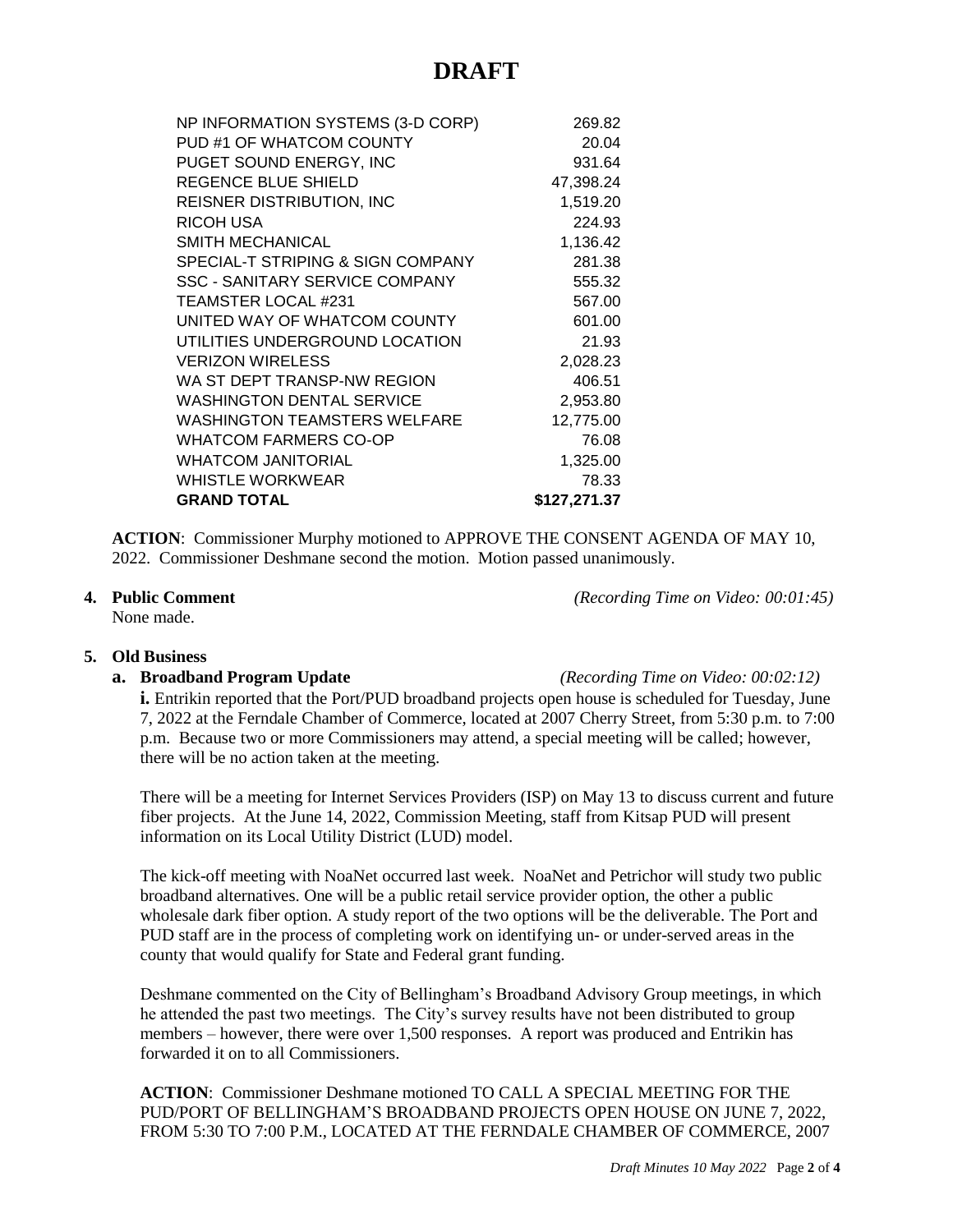# **DRAFT**

CHERRY STREET, FERNDALE, WA. Commissioner Murphy second the motion. Motion passed unanimously.

#### **b. WPUDA Policy Positions Discussion** *(Recording Time on Video: 00:37:00)*

At the April 26 meeting, Commissioners discussed electrification and reliability/adequacies issues pertaining to a questionnaire received from WPUDA. Grant and Walters worked on Whatcom PUD's response to the questions posed by WPUDA. Deshmane, unable to review the draft, agreed to the response proposed for the first question only. The response will be edited and presented for signatures, noting responses to the other questions will replied to after the May 24 Commission Meeting.

**ACTION**: Commissioner Deshmane motioned to APPROVE COMMISSION LETTER AS AMENDED TO BE SUBMITTED TO THE WASHINGTON PUBLIC UTILITY DISTRICTS ASSOCIATION (WPUDA). Commissioner Murphy second the motion. Motion passed unanimously.

#### **c. WA State Public Works Board - Request for Information**

*(Recording Time on Video: 00:57:25)* The PWB is looking to design a program and funding to target innovative projects and is requesting feedback on what barriers agencies are experiencing in moving multi-system, integrated and green projects forward. A response document with answers to a PWB questionnaire was drafted with input from Commissioner Deshmane, Walters and Heimgartner, but has not been sent to the Commission for review. There will be more discussion on this item after Heimgartner returns to the office.

**ACTION**: No action taken or requested of.

#### **6. General Manager Report** *(Recording Time on Video: 01:04:15)*

Walters is acting General Manager while Heimgartner is absent. No report.

Deshmane:

- Attended two City of Bellingham Broadband Advisory Group meetings (as reported above);
- Contacted the WA Public Works Board regarding request for information;
- Will attend special EDI meeting on Wednesday.

Murphy:

• Happy to know about the broadband open house to provide information to the public. He asked if there will be presenters and an opportunity for questions and answers at the Broadband Projects Open House on June 7. Entrikin noted the event is planned to be informal with project stations (project poster boards will be displayed, attended by staff), but there is plenty of time to make revisions and thanked Murphy for his input.

Grant:

 Working on a draft letter for the *Commission Introduction* of the Strategic Plan update, to be revisited at the May 24 meeting during the strategic planning section.

None made.

**8. Public Comment** *(Recording Time on Video: 01:10:02)*

**7. Commissioner Reports** *(Recording Time on Video: 01:05:00)*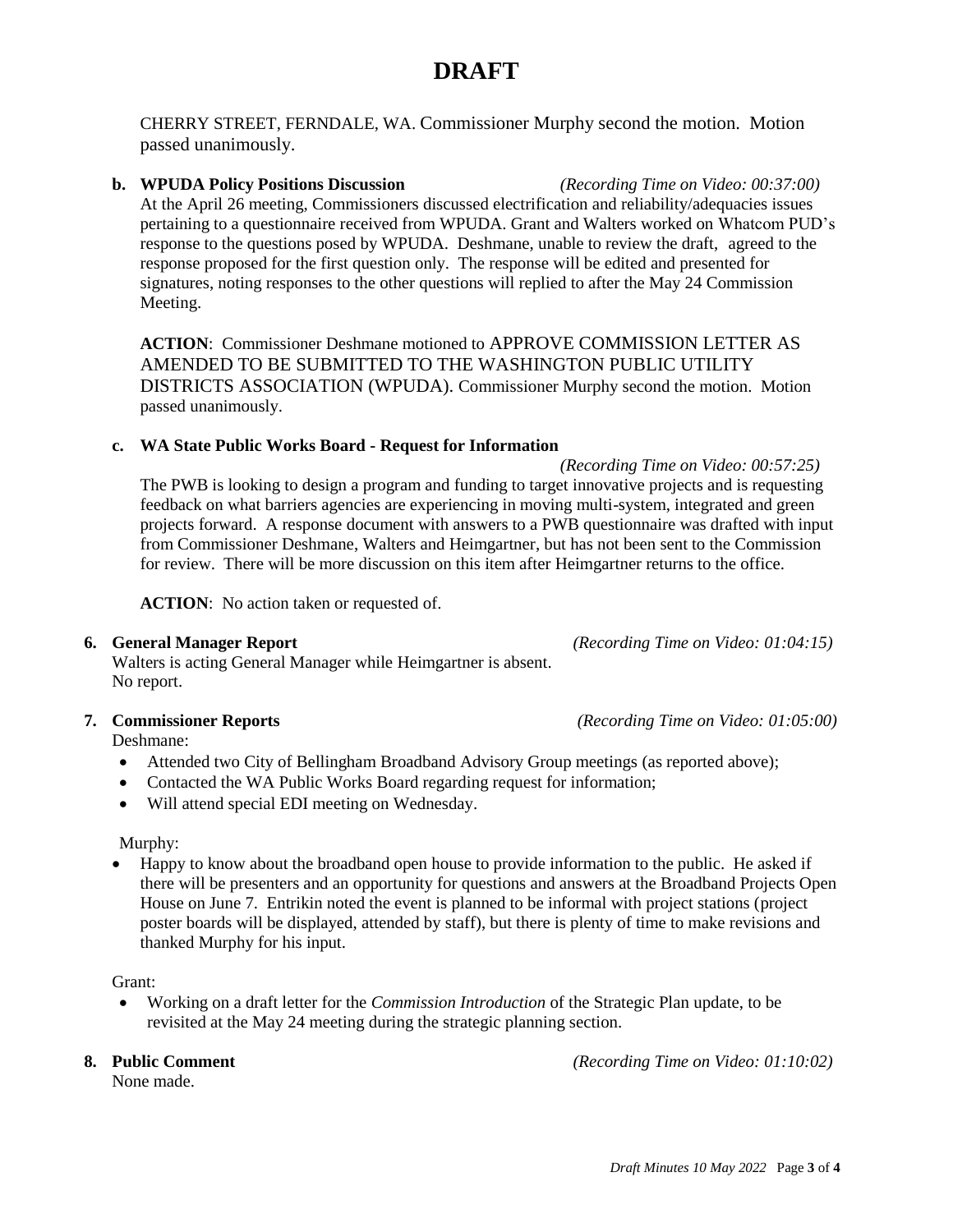# **DRAFT**

#### **9. Executive Session** *(Recording Time on Video: 01:12:00)*

Commission President Grant requested an Executive Session pursuant to RCW  $42.30.110(1)(g)$  – Review/performance of a Public Employee: The estimated time for Executive Session was 30 minutes. The Commission President indicated no action is anticipated to be taken after the adjournment of Executive Session. Followed by a short recess, the Commission adjourned to Executive Session at 9:15 a.m.

#### **Executive Session Adjourn**

There being no further business for Executive Session, the Commission rejoined the Regular Commission Meeting webinar platform at 9:47 a.m.

## **10. Adjourn**

There being no further business for the meeting, Commissioner Grant adjourned the regular meeting at 9:48 a.m.

Christine Grant, President

Atul Deshmane, Vice President Mike Murphy, Secretary

**Commission Clerk Note**: Video recordings of the Whatcom PUD Commission Meetings are available online at the following link on the PUD's Website: **[https://www.pudwhatcom.org/the-commission/2022](https://www.pudwhatcom.org/the-commission/2022-agendas-packets-meeting-minutes-recordings/) [agendas-packets-meeting-minutes-recordings/](https://www.pudwhatcom.org/the-commission/2022-agendas-packets-meeting-minutes-recordings/)**